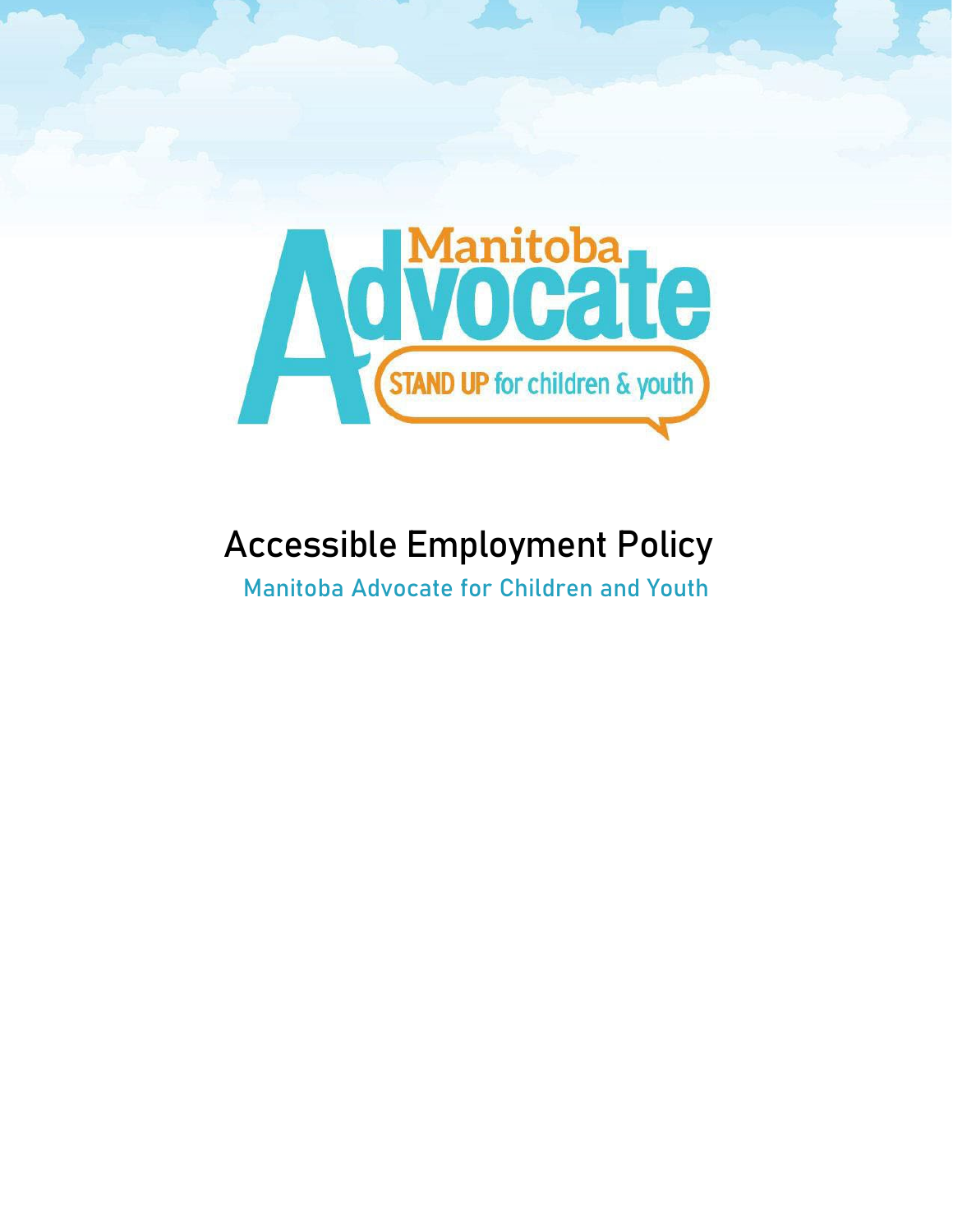# Accessible Employment Policy

Manitoba Advocate for Children and Youth

**Date of first approval: January 28, 2021**

**Date updated:**

[Insert date]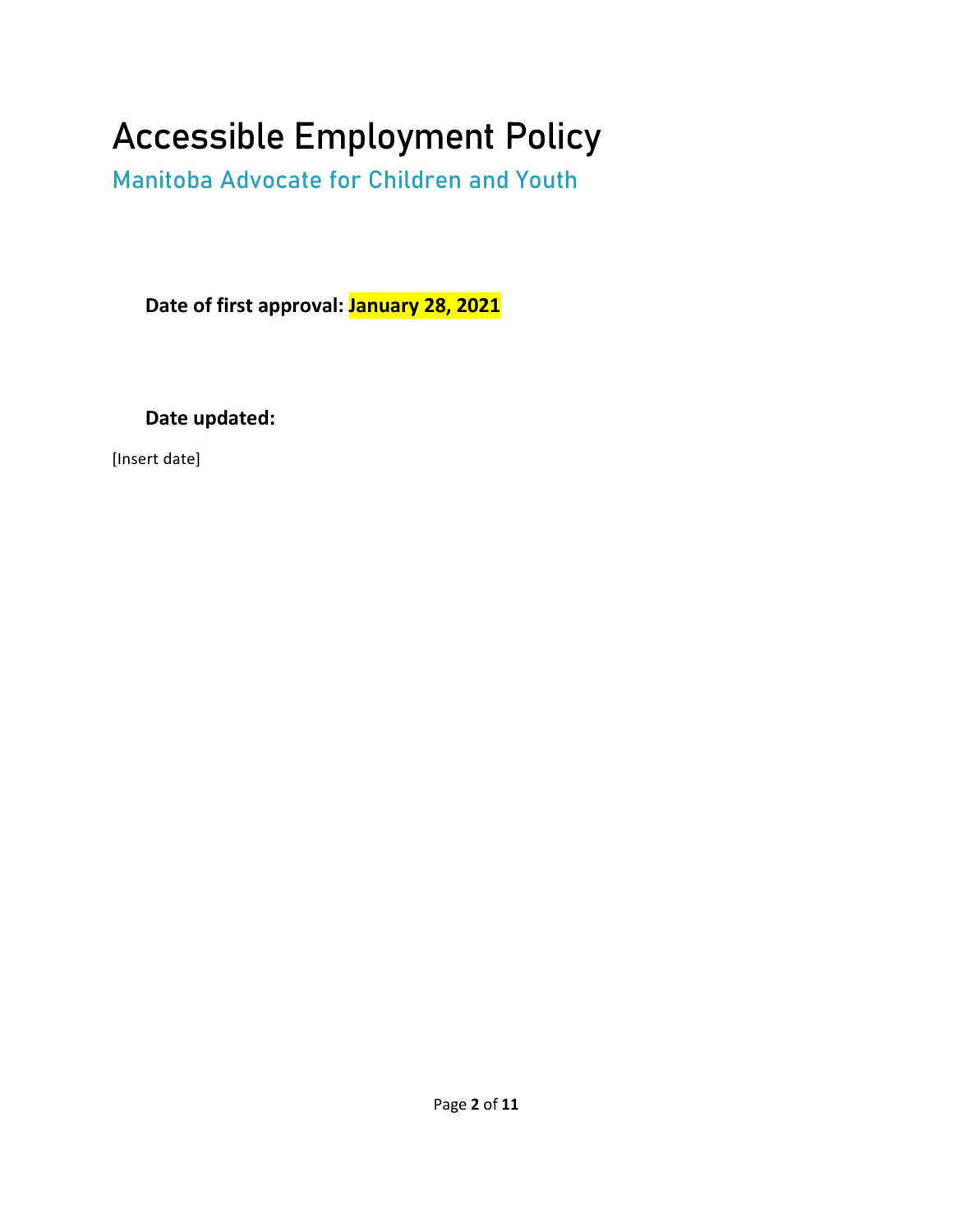# Introduction

The Manitoba Advocate for Children and Youth has developed the policies, organizational practices and measures outlined in this document to meet the requirements of the [Accessible Employment](https://web2.gov.mb.ca/laws/regs/current/_pdf-regs.php?reg=70/2019)  [Standard Regulation](https://web2.gov.mb.ca/laws/regs/current/_pdf-regs.php?reg=70/2019) and we are committed to complying with the Accessibility Standard for Employment under *The Accessibility for Manitobans Act*. Our policies, practices and measures reflect principles of dignity, independence, integration and equal opportunity for people with disabilities.

We aim to remove barriers in our workplace. If a barrier cannot be removed, we seek to provide [reasonable accommodations t](http://www.manitobahumanrights.ca/v1/education-resources/resources/reasonable-accommodation.html)o affected employees.

The following policy statements, organizational practices and measures are intended to meet the requirements of Manitoba's Accessibility Standard for Employment.

This policy applies to management, human resource practitioners and employees responsible for activities identified under sec. 7(1) of Accessibility Standard for Employment under *The Accessibility for Manitobans Act.*[1.](#page-2-0)

Wherever practicable, the Manitoba Advocate follows the policies of the Civil Service Commission with respect to removing barriers to employment, specifically:

- **1.5.2** [Removing Employment Barriers](https://www.gov.mb.ca/csc/policyman/removbar.html)**;**
- 2.2.3. [Barrier-Free Recruitment;](https://www.gov.mb.ca/csc/policyman/advert.html) and
- **3.1.3** [Reasonable Accommodation](http://www.manitoba.ca/csc/policyman/accomm.html)**.**

<span id="page-2-0"></span> $1$  Persons within the employer's organization who are responsible for (a) recruiting, selecting or training employees; (b) supervising, managing or coordinating employees; (c) promoting, redeploying or terminating employees; or (d) developing and implementing the employer's employment policies and practices.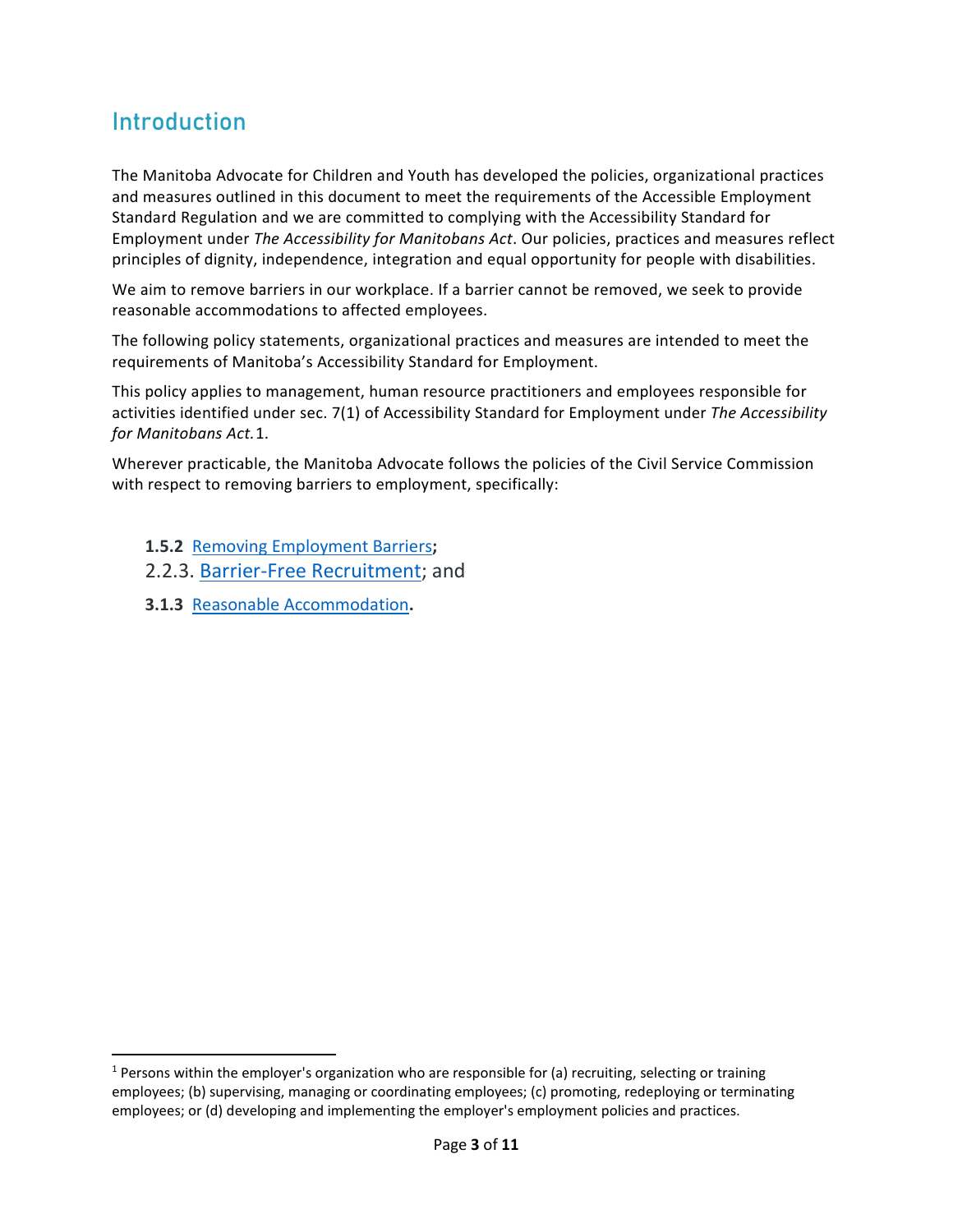# Pre-employment Accessibility Requirements

1. Remove barriers to recruitment and selection.

### **Policy Statement:**

During recruitment, we inform potential applicants that reasonable accommodations are available during the selection process, and we respond to requests for accommodations.

#### **Practices and Measures:**

- We include a statement on all job postings that reasonable accommodations are available to applicants with disabilities. We seek their advice on how best to accommodate their needs. See: [Employers' Handbook for Accessible Employment.](http://accessibilitymb.ca/public-sector-employment.html)
- When making interview arrangements in writing or verbally, we inform applicants that reasonable accommodations are available during the assessment and selection processes.
- When an applicant has made a request for an accommodation during the selection process, we:
	- o Consult with the applicant to determine the appropriate accommodation.
	- o Put the appropriate accommodation in place during the assessment or selection process.

#### 2. Mention workplace accommodations when offering employment.

#### **Policy Statement:**

When hiring, we inform selected applicants of our measures, policies and practices for accommodating employees with disabilities.

- We include information about workplace accommodations in our letter of offer to new employees.
- We include information about workplace accommodations in our new employee orientation materials (the peer-to-peer orientation manual).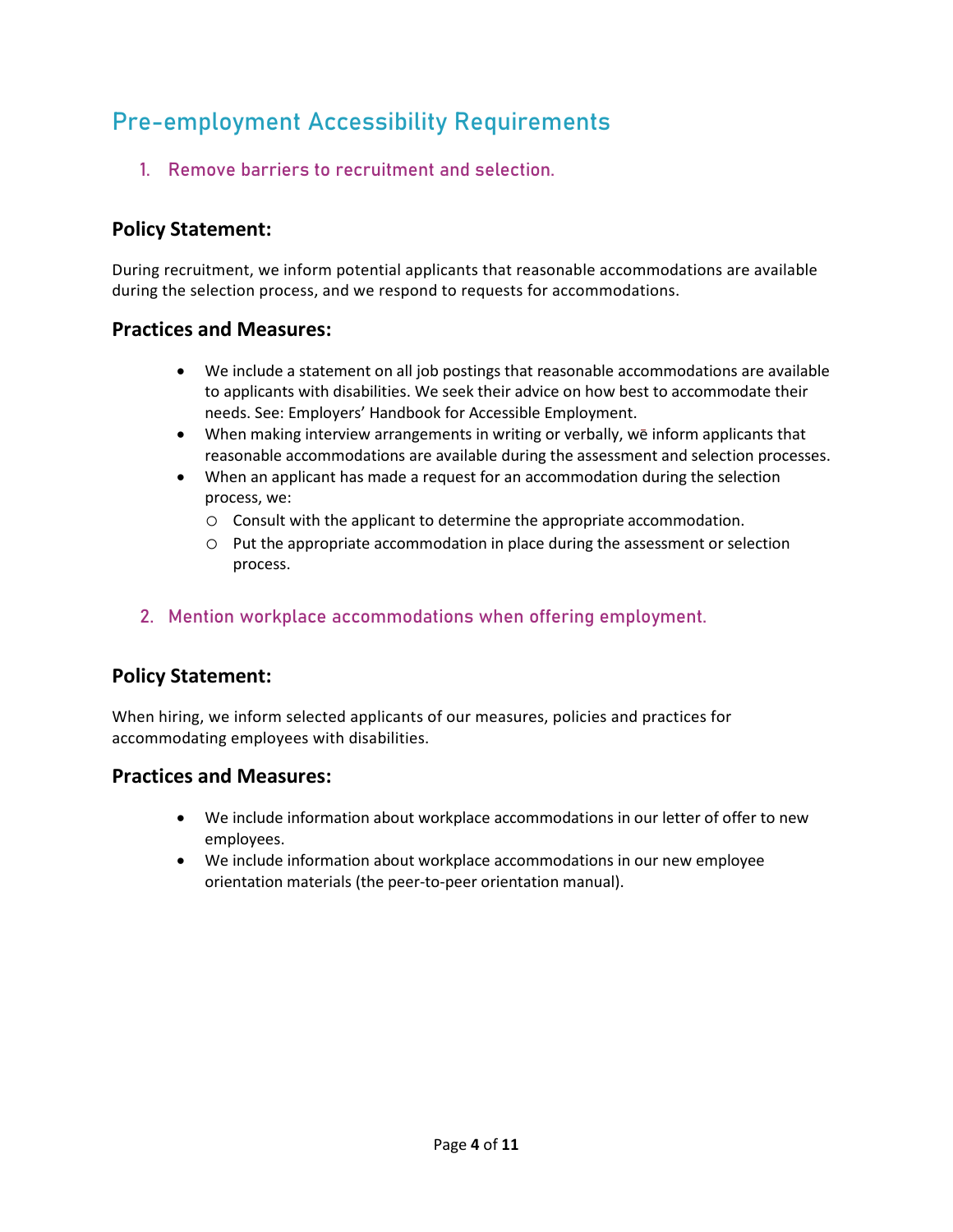# Employment Accessibility Requirements

3. Inform employees about accommodation policies and practices.

# **Policy Statement:**

We keep employees informed about our accommodation measures, policies and practices for employees with disabilities. We also provide updates to employees when this information changes.

#### **Practices and Measures:**

We provide information to employees about our policies for employees with disabilities and any updates in multiple ways, suchas:

- our public website, memos, newsletters, or through staff emails
- included in job advertisements
- through discussions with management (in person, by phone or through email)
- during staff meetings

#### 4. Communicate in a way that meets employees' needs.

#### **Policy Statements:**

We aim to meet the communication needs of our employees by providing workplace information and communications in ways that are easy to access for everyone.

If requested by an employee with a temporary or permanent disability, we:

- Consult with the employee to identify the accessible formats, or communication supports needed when providing information to the employee.
- Ensure that identified accessible formats or communication supports are continually used when providing information to the employee.

#### **Practices and Measures:**

- To meet an employee's communication needs, we ask the employee what accessible format or communication support is most appropriate for them.
- We provide information to an employee in an accessible format upon request.

#### 5. Provide individualized accommodation plans.

#### **Policy Statement:**

Our policy is to provide reasonable accommodations by developing and documenting individualized accommodation plans for employees with disabilities who request them. Direct supervisors will work with HR and the employee to document an accommodation plan.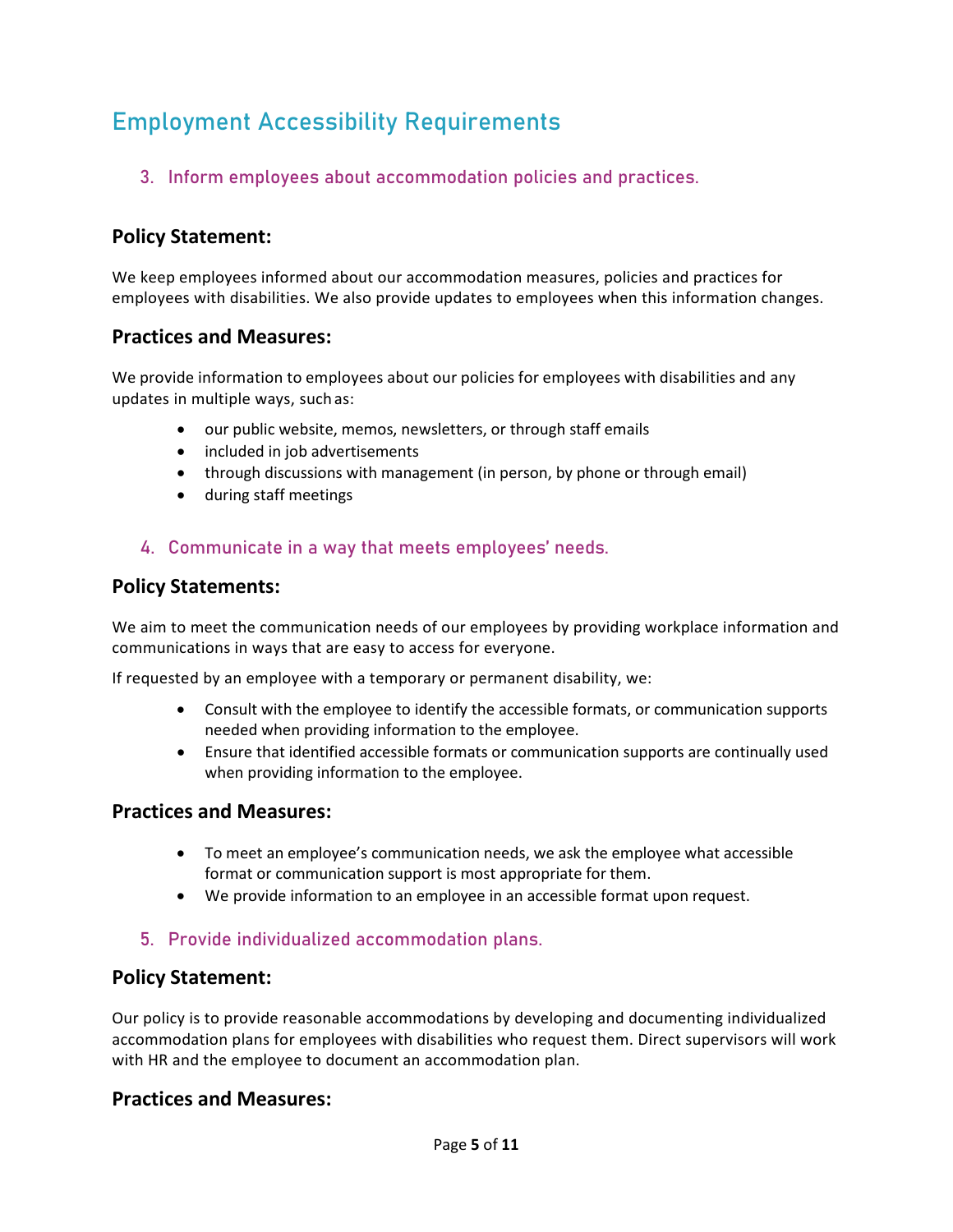The individualized accommodation plan includes:

- accessible formats and communication supports, if requested
- workplace emergency response information, if required
- details of how and when any other accommodations will be provided
- when the plan will be reviewed

Our employees will participate and cooperate in the accommodation process by:

- providing related information and taking part in assessments, if requested by the employer
- complying with the individualized accommodation plan
- notifying their direct supervisor of any updates and proving ongoing feedback related to modifications, including whether the accommodation is no longer required

Supervisors will review the accommodation plan within three months of implementation and as part of regular employee reviews.

Supervisors will also review an employee's individualized accommodation plan, and update if required, when:

- the employee's workspace is modified or relocated
- the employee's responsibilities have changed
- other workplace changes have occurred that affect the accommodation
- the employee has made a request to review and update the accommodation plan

#### **A. Request for an individualized accommodation plan**

We support employees by providing reasonable accommodations in the workplace. Employees may make a verbal or written request to their manager for an individualized accommodation plan.

# **B. Assessment of employee and accommodation required**

We will assess the employee's needs and possible accommodations on an individual basis.

We may request that the employee provide documentation from a duly qualified health practitioner who supports the need for the accommodation.

We may request, and cover costs for, an evaluation by an independently regulated health professional or other practitioner in the area of workplace accommodations for employees with disabilities.

# **C. Assistance for the employee in developing the accommodation plan**

An employee may request assistance with developing the plan, including:

• An individual or organization with knowledge of workplace accommodations for employees with disabilities.

#### **D. Accessible formats**

We meet the communication needs of our employees by providing them with a copy of their plan, or an explanation for denying the request to introduce a plan, in a format and with any communication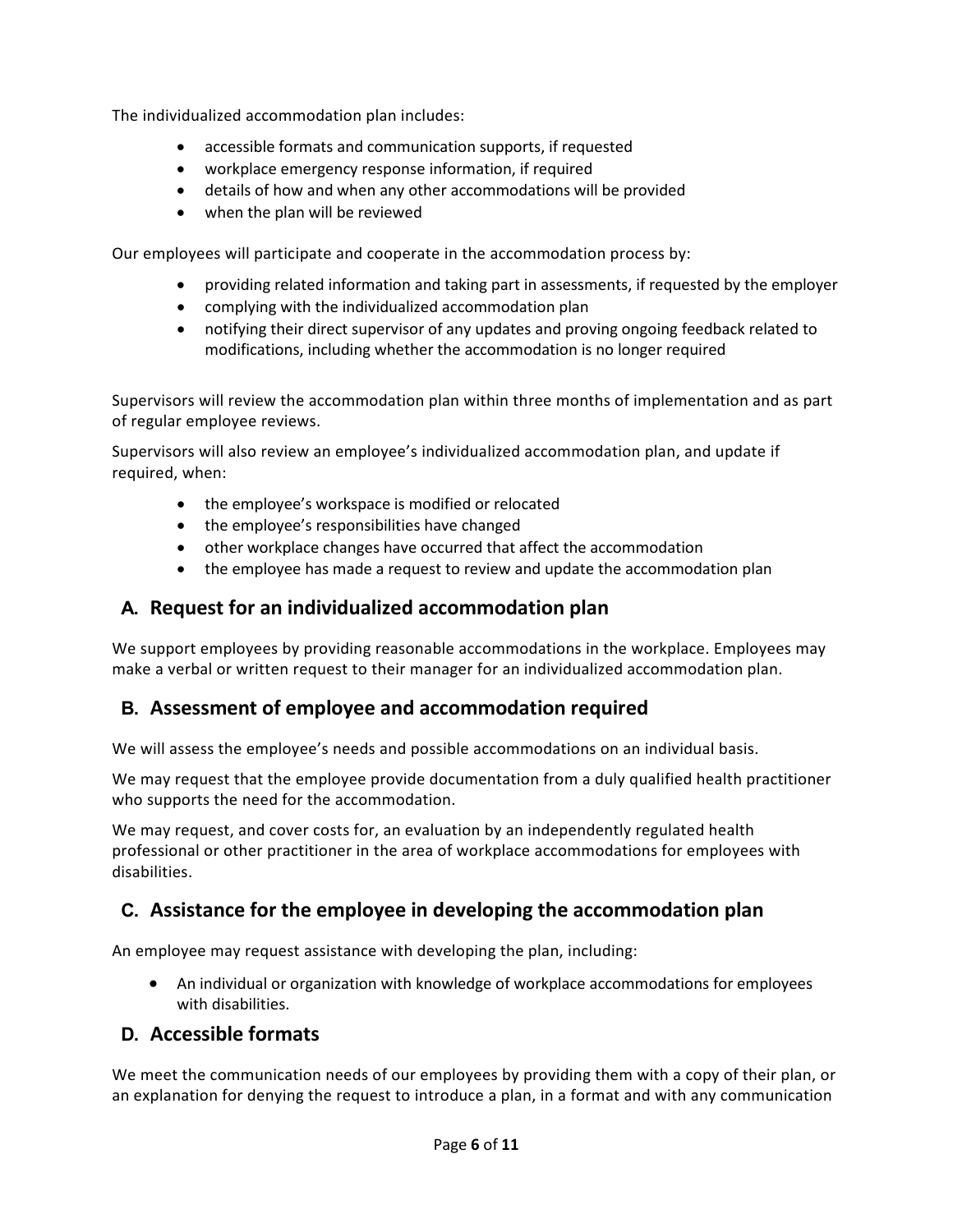support to meets the needs of the employee.

# **E. Reasons for denying a request**

We may deny an employee's request for an individualized accommodation plan in the following circumstances:

- The employee is able to carry out most of the job without an accommodation.
- The independently regulated health professional(s) does not support the employee's selfassessed requirement for a workplace accommodation.
- Our research and evidence show that the accommodation request would cause undue hardship (e.g., by creating safety risks to other employees or a significant measurable financial burden).

### **F. Maintaining privacy**

We maintain employee privacy regarding accommodation plans and personal health information by following the practices outlined in section [10 below.](#page-9-0)

#### 6. Manage performance.

Performance management process means any process used by an employer to manage the work of individual employees or to plan, monitor and review an employee's work objectives and overall contribution to the employer's organization.

#### **Policy statements:**

We ensure our performance management process takes into account:

- that an employee may be temporarily or permanently disabled by one or more barriers in the workplace
- an employee's individualized accommodation plan
- that the accommodations provided for an employee may not fully address a workplace barrier

- We meet with new staff regularly during bi-weekly supervisions, six months into employment and at least once annually to discuss progress, new goals and any challenges. Existing or newly required workplace accommodations are discussed, including individualized accommodation plans and any assistance required during emergencies.
- We speak with employees when they do not follow company policy or meet expectations, and offer a spoken and written warning of consequences, including disciplinary action.
- We discuss existing workplace accommodations and propose modifications or new workplace accommodations if we believe this could help improve the performance of an employee with a disability.
- Prior to imposing disciplinary measures, we consider whether there is a connection between concerns about job performance and workplace barriers.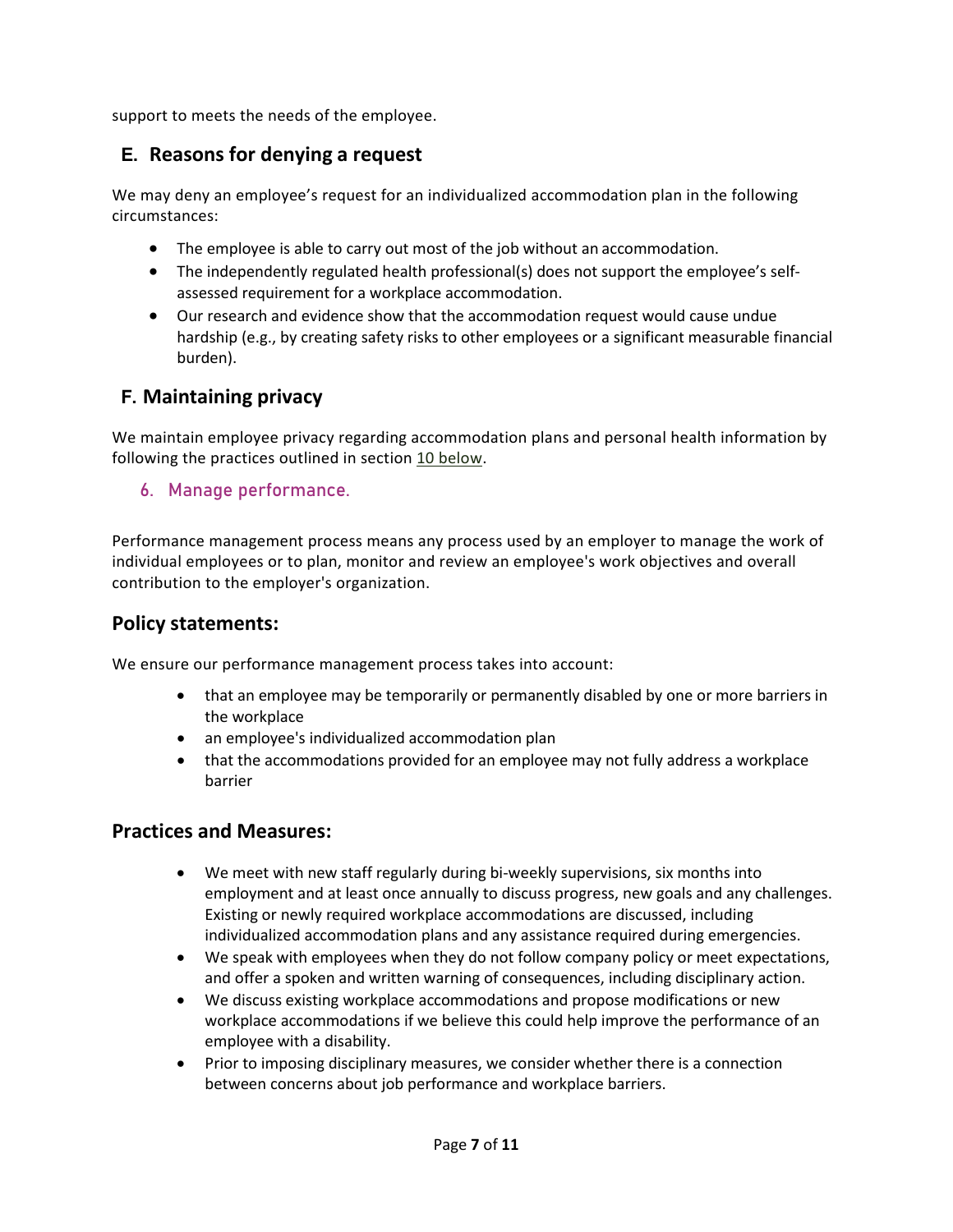#### 7. Provide career development, training, internal advancement and reassignment.

#### **Policy Statements:**

When providing career development, training or opportunities for internal advancement or reassignment, we ensure the process for recruiting and selecting candidates takes into account:

- that an employee may be temporarily or permanently disabled by one or more barriers in the workplace
- an employee's individualized accommodation plan
- that the workplace accommodation provided for an employee with a disability may not fully address the workplace barrier

Our practices and measures aim to ensure that workplace accommodations do not negatively affect access to career development.

#### **Practices and Measures:**

- We recruit and select candidates based on objective criteria, such as current training, job experience, skills and number of years on the job.
- If a candidate has an individualized accommodation plan, we ensure it is adequate to address any barriers presented by the new opportunity, or we modify the plan accordingly.
- Our training program and methods for career development are accessible to all employees. If a barrier is identified, we attempt to remove or reduce it.

#### 8. Put return to work processes in place.

A return to work process is a proactive way to help employees with disabilities and health conditions to stay at work or return to work as soon as it is safe to do so. This typically involves modifying and graduating employee duties and hours at work, according to their functional abilities.

#### **Policy Statements:**

Our return to work policy reflects our commitment to providing a safe and healthy working environment for employees who are, or have been, absent from work due to a disability or health condition, and require reasonable accommodations to return to work.

We include a description of the process we will follow in determining the accommodations necessary to facilitate the return to work of employees who have been absent due to a disability or health condition.

Our return to work policy ensures reasonable accommodations for employees who are at work or absent due to a disability or health condition. We will make efforts to modify employees' duties and work schedule based on their functional abilities. Our aim is to increase duties safely to help employees reach their full potential.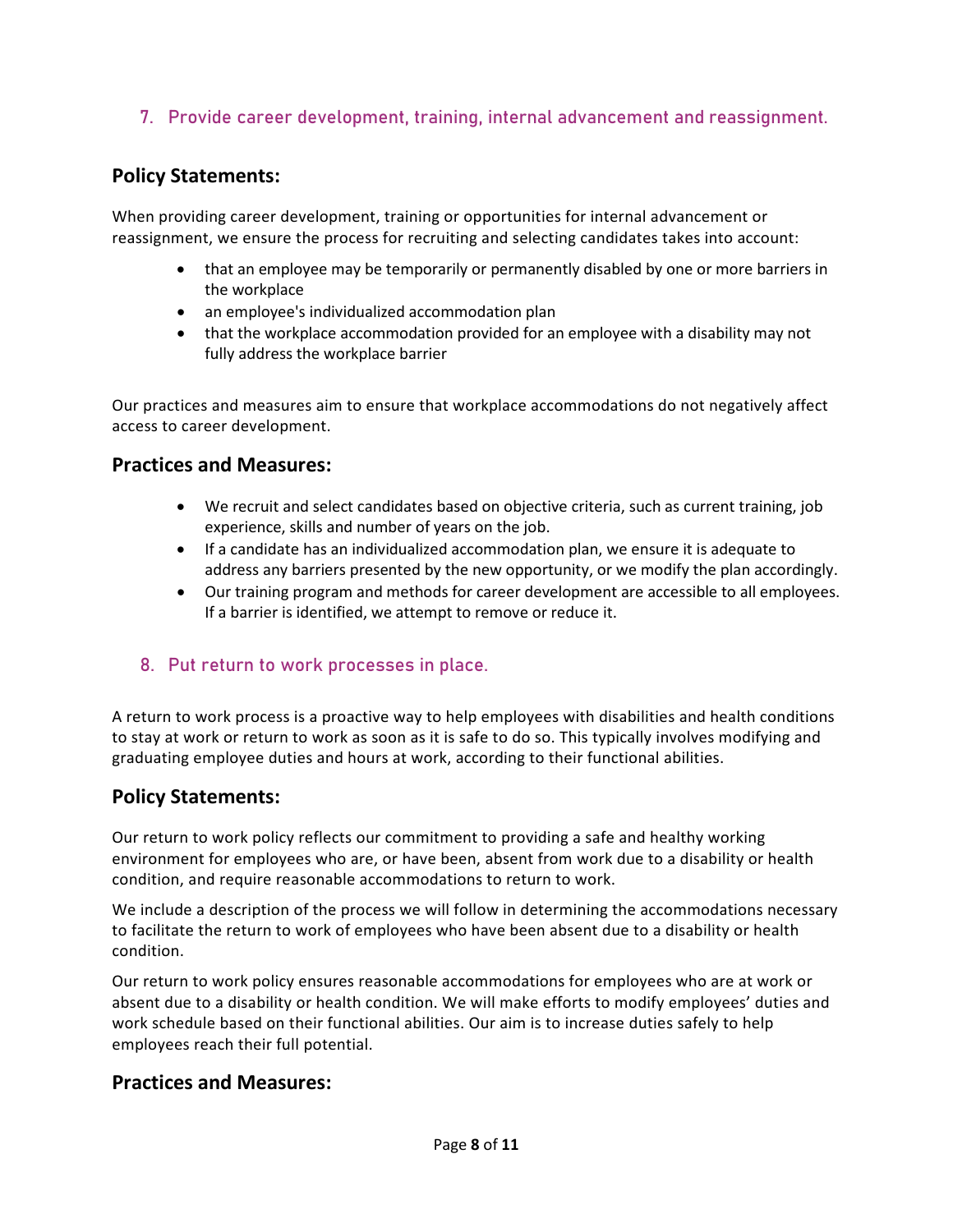- We keep in touch with absent employees and the [Workers Compensation Board of](https://www.wcb.mb.ca/) [Manitoba \(WCB\)](https://www.wcb.mb.ca/) (where involved) throughout the employees' recovery to help them maintain a connection with their workplace and to show they are valued.
- We offer meaningful and productive modified or alternate duties that are safe and within the employee's functional abilities.
- We are flexible and tailor the return to work plan to the employee's needs.
- We ensure supervisors and co-workers support employees who have been absent due to a disability, and participate in the return to work process.
- We educate staff on why returning to work is good for the children, youth, young adults, and families we serve and outline the expectations for supporting an employee in a modified role.
- We follow WCB's return to work process. See **[Employers' Handbook forAccessible](http://accessibilitymb.ca/public-sector-employment.html)** [Employment.](http://accessibilitymb.ca/public-sector-employment.html)
- We recognize that pandemics, like COVID-19, pose serious health threats to people with pre-existing conditions, and we accommodate affected employees.

#### 9. Provide workplace emergency response information.

#### **Policy Statements:**

We notify all employees of steps to be taken during emergencies, to ensure the safety of employees who are temporarily or permanently disabled. We provide workplace emergency response information to all new employees and invite them to inform their manager of assistance required in an emergency. We ensure workplace emergency response information is specific to each employee's needs and the physical nature of the employee's workspace.

Once we learn an employee requires assistance during a workplace emergency, we offer the employee individual workplace emergency response information as soon as possible.

We review the workplace emergency response information provided to an employee each time:

- the employee is moved to a different workspace
- the employee's workspace is modified
- we review our general emergency response plans and make changes that would affect the employee's response to an emergency in the workplace

If an employee who receives workplace emergency response information requires the assistance of another person during an emergency, we obtain consent from the employee who will assist, and we inform that person how to assist.

- The Manager of Finance and Administration will send a memo annually to all employees to inquire whether they need assistance during an emergency and to remind them of the office or building's emergency plan.
- We regularly discuss general accessibility and identify barriers during Workplace Safety and Health meetings.
- In a situation where an employee cannot descend or ascend the stairs to exit the building during an evacuation, with permission from the employee, we identify someone to remain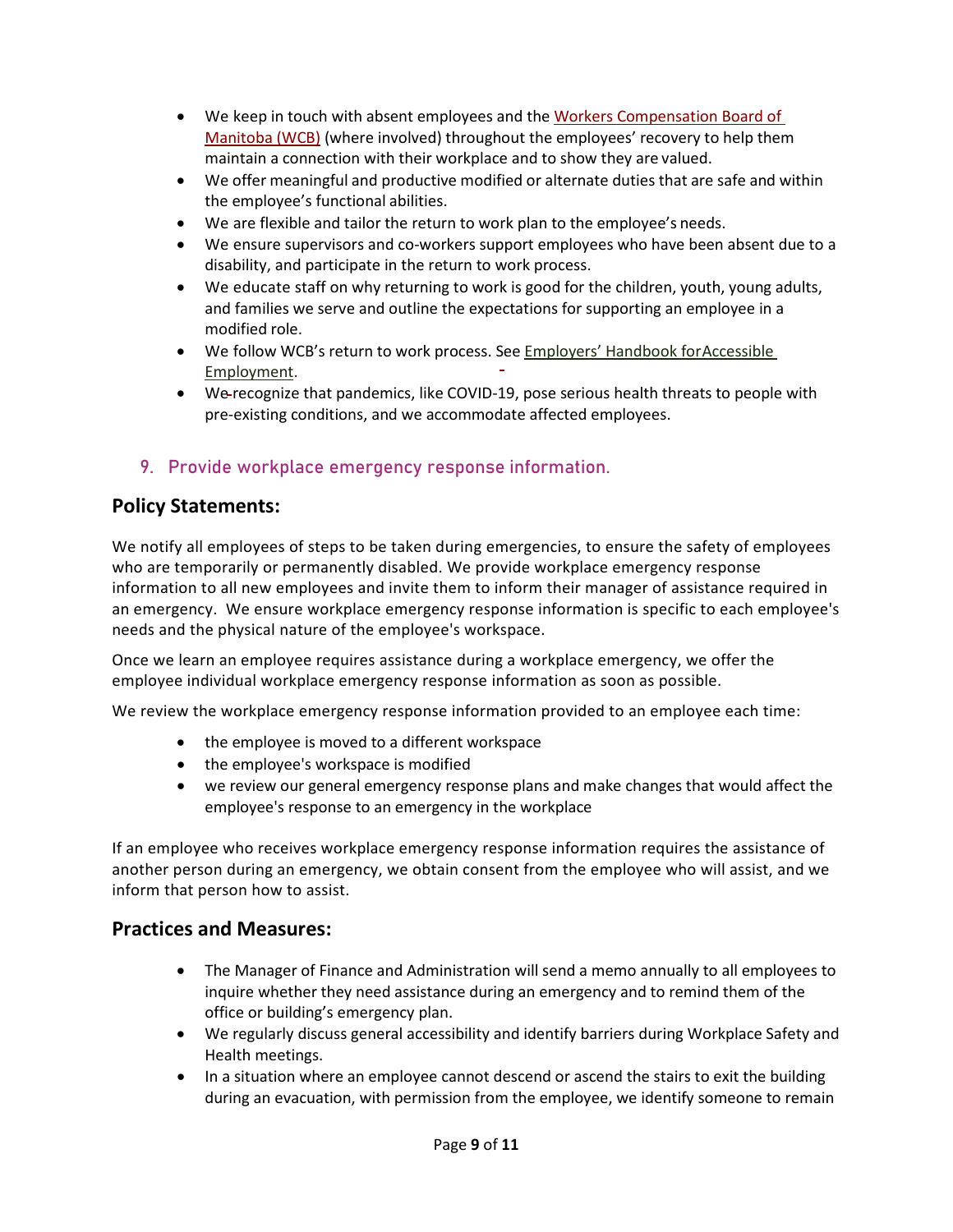with this person in the (designated safe area).

- The person acting as fire marshal for the floor on which the employee is located during the emergency, ensures communication with these employees during the emergency by cellphone.
- The person acting as fire marshal informs building security or the fire department about the number and location of employees who remain in the building.

#### <span id="page-9-0"></span>10. Maintain privacy.

#### **Policy Statements:**

We protect the privacy and confidentiality of employee's personal information and personal health information. We only collect, use, and disclose information as required for the purposes of the Accessibility Standard for Employment, unless otherwise agreed to by the employee.

We also follow the requirements of other privacy legislation, including [The Freedom of Information](https://www.gov.mb.ca/fippa/) [and Protection of Privacy Act](https://www.gov.mb.ca/fippa/) (Manitoba) and [The Personal Health Information Act](https://www.gov.mb.ca/health/phia/index.html) (Manitoba).

#### **Practices and Measures:**

- We follow proper protocol when storing confidential employee information.
- We protect our employees' personal information and personal health information at all times by using confidential forms or locking file storage and limiting access of this information to managers, designated Workplace Health & Safety Representatives, and human resources only.

#### 11. Provide training

#### **Policy Statements:**

We provide training on how to accommodate employees with a disability to staff with the following responsibilities:

- recruiting, selecting or training employees
- supervising, managing or coordinating the work of employees
- promoting, redeploying or terminating employees
- developing and implementing employment policies and practices

Training content includes:

- how to make employment opportunities accessible to people with disabilities
- how to interact and communicate with applicants or employees who face barriers, use assistive devices, or are assisted by a support person or service animal.
- an overview of The Accessibility for Manitobans Act, The Human Rights Code (Manitoba), and the Accessible Employment Standard
- our organization's accessible employment policies, practices and measures, including updates or changes